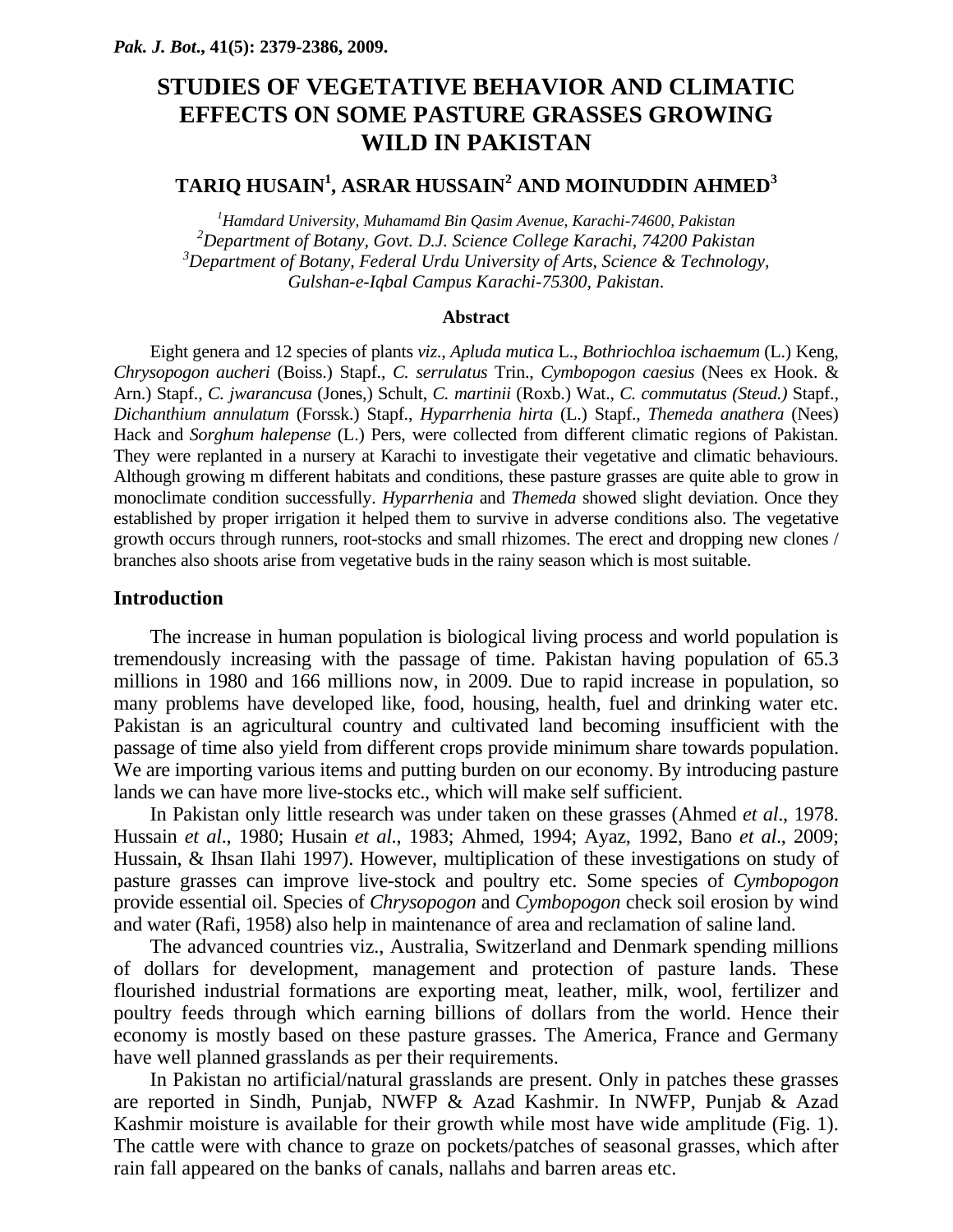

Fig. 1. Collection area.

These pasture grasses are also exhibiting same behaviours as reported from India, Iran, Turkey & Afghanistan. They also form important vegetation of tropical and sub tropical regions of the world.

In western countries the sufficient work has been done and finally developed improved varieties of these grasses for drought, frost, and shade and temperature resistance (Tompsett, 1976). Looking towards the need of Pakistan research was conducted related ecological aspects and vegetative behaviour of these grasses to improve their vegetative and reproductive responses for the development of pasture lands. Since some of these grasses are collected from cooler areas and their behaviors in warm areas will increase our knowledge, toward the impact of climate change scenario.

Present studies are coordinated to above aspects and hope that it will increase our scientific knowledge which could be beneficial to improve their better qualities, varieties and resistance for adverse prevailing conditions.

#### **Materials and Methods**

**Development and maintenance of grass nursery at Karachi:** Prior to collection of these grasses 10 plots of 2.15 sq meter size were prepared for grass nursery. It was also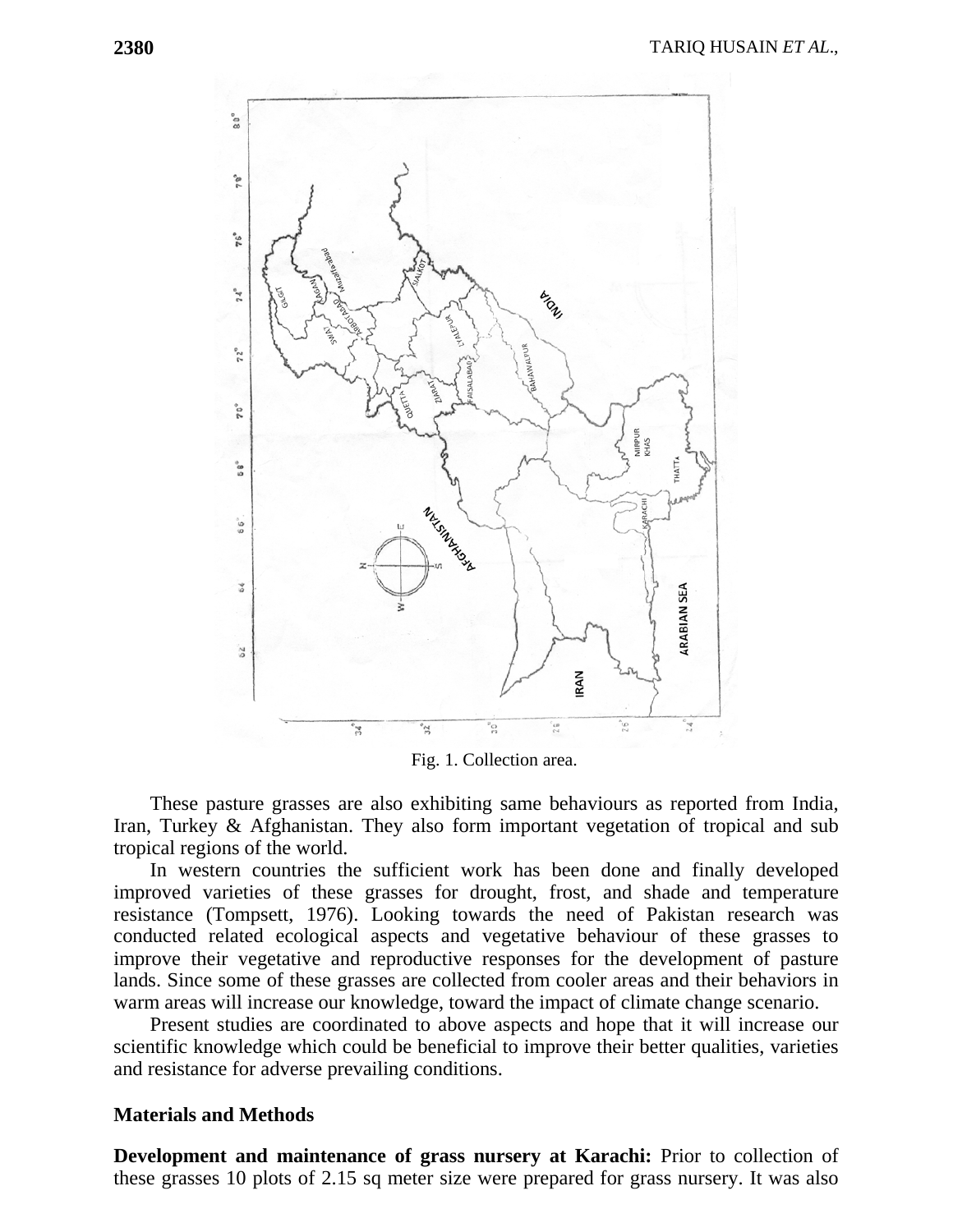fenced with barbed iron wire upto 1.5m high to protect from grazing animals. In each plot monospecific condition was restricted may be species collected from different places of Pakistan (Table 1). There were required about six month continuous to look after with concentration on proper irrigation especially during dry season. The trimming of dropping branches and other cares fully provided. Finally a grass nursery was developed having 266 plants.

**Observations of growth and development of plants:** The adventitious buds develop in the axil of branches / clones, rhizomes and rootstock, which further grow into branches/shoots of long erect and dropping types depending upon species. On maturation of plants floral primordia initiated which further grow and develop into inflorescences.

**Propagation of grasses:** The formation of new plants of same species from any part of mother plant other than seeds known as vegetative propagation. In these grasses it takes place through runners, root-stocks and rhizomes.

**Climate of Karachi region:** The area had an arid tropical maritime climate, characterized by hot summer and mild winter. According to the lower Indus, report (1996) the area falls in the coastal climatic zone with the following average data.

| Mean annual rainfall         | 175-200mm      |
|------------------------------|----------------|
| M. annual evaporation        | 1500-2000mm    |
| M. Max. summer temperature   | $35^{\circ}$ C |
| M. Min. winter temperature   | $10^{\circ}$ C |
| M. relative humidity, summer | 80%            |
| M. relative humidity, winter | 50%            |

Rainfall is highly variable and erratic, falling mostly during the monsoon season. Tropical storms originating over the Arabian Sea cause torrential rain in some years (Fig. 2).

# **Short Taxonomic account of the Grasses (Cope, 1982)**

**1.** *Apluda mutica* **L.:** Rambling perennial; culms up to about3 m long rooting from the lower nodes. Leaf-blades flat, 5-25cm long, 2-10 mm wide, attenuate at the tip.

Flase panicle linear, interrupted, 3-40 cm long. Spatheole narrowly ovate in side view. 3.5-10 mm long, acuminate. Sessile spikelet 2-6 mm long; lower glume narrowly elliptic-lanceolate; upper lemma deeply bified with" an awn 4-12 mm long or entire to emarginate and awnless. Pedicelled spikelets broadly lanceolate, the larger 2-5 mm long; pedicels narrowly oblong. 2-4 mm long.

**Distribution in Pakistan:** Punjab, Sindh, Baluchistan.

**2.** *Bothriochloa ischaemum* **(L.) Keng:** Tuft perennial with mostly based leaves; culms erect or geniculately ascending, up to 80 cm high. Leaf-blades 3-15 cm long, 2-4 wide. Inflorescence composed of 5-15 subdigitate racemes; racemes 4-6 cm long, shortly pedunculate, the peduncles glabrous. Sessile spikelet oblong-lanceolate. 3.5-5 mm long; lower glume chartaceous, hairy below the middle, not glossy, without a pit. acute; awn 12-15mm long Pedicelled spikelet glabrous on the back, without a pit.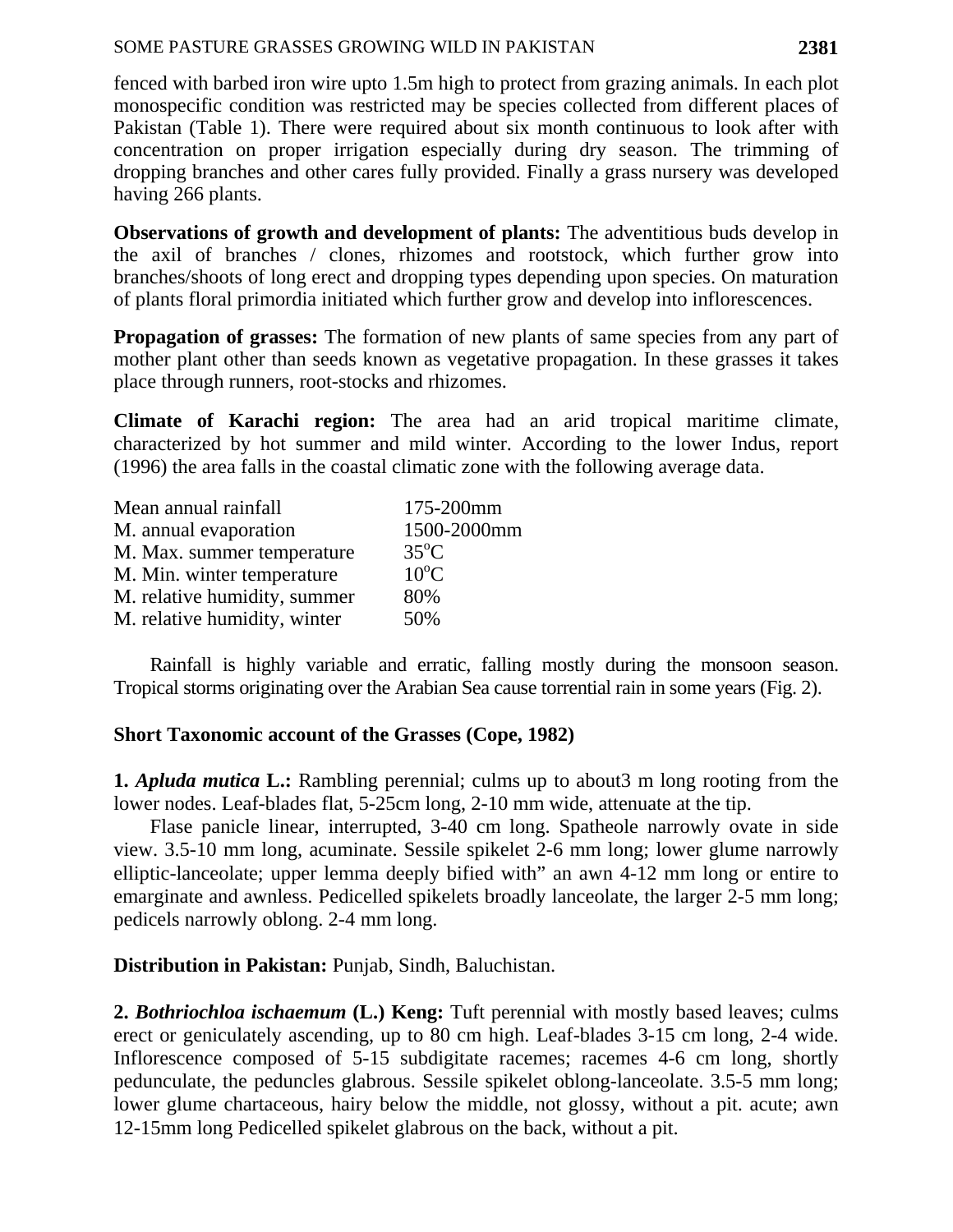| Table 1. Concentral areas of study grasses in I amstan. |                             |
|---------------------------------------------------------|-----------------------------|
| <b>Species</b>                                          | <b>Place of Collection</b>  |
| Apluda mutica L. (AM01)                                 | Kallar Kahar hills          |
| Bothriochloa ischaemum (L.) Keng (BI01)                 | Mirpur Khas                 |
| Chrysopogon aucheri (Bioss.) Stapf (CA01)               | Muzaffarabad, S. Waziristan |
| C. serrulatus Trin (CA102)                              | Thatta                      |
| Cymbopogon caesius (Nees ex Hook & Arn.) Stapf (CC01)   | Faisalabad                  |
| C. caesius (Nees ex Hook. & Arn). Stapf (CC02)          | Chowkandi Tombs             |
| C. commutatus (Steud.) Stapf (CC03)                     | Karachi University Campus   |
| C. commutatus (Steud). Stapf (CC04)                     | Ziarat                      |
| C. jwarancusa (Jones) Schult. (CJ05)                    | Urak, Quetta                |
| C. <i>jwarancusa</i> (Jones) Schult. (CJ06)             | Ayub Park, Islamabad        |
| C. jwarancusa (Jones) Schult. (CJ07)                    | Karachi                     |
| C. jwarancusa (Jones) Schult. (CJ08)                    | Bahawalpur                  |
| C. <i>jwarancusa</i> (Jones) Schult. (CJ09)             | Chowkandi Tombs             |
| C. jwarancusa (Jones) Schult. (CJ010)                   | Khoushab                    |
| C. martinii (Roxb.) Wats. (CM011)                       | Karachi                     |
| Dichanthium annulatum (Forssk.) Stapf (DA01)            | Sialkot                     |
| Hyparrhenia hirta (L.) Stapf (HH01)                     | Swat                        |
| H. hirta (L.) Stapf (HH02)                              | Mingora                     |
| Sorghum halepense (L.) Pers. (SH01)                     | Faisalabad                  |
| Themeda anathera (Nees) Hack. (TA01)                    | Kaghan                      |
| T. anathera (Nees) Hack. (TA02)                         | Nathiagully                 |

**Table 1. Collection areas of study grasses in Pakistan.** 



Fig. 2. Mean monthly climatic variables four different locations (Dir, Murree, Gilgit and Karachi) of representative sampling sites. In fig. 2B and 2C data of two climatic stations are overlapping.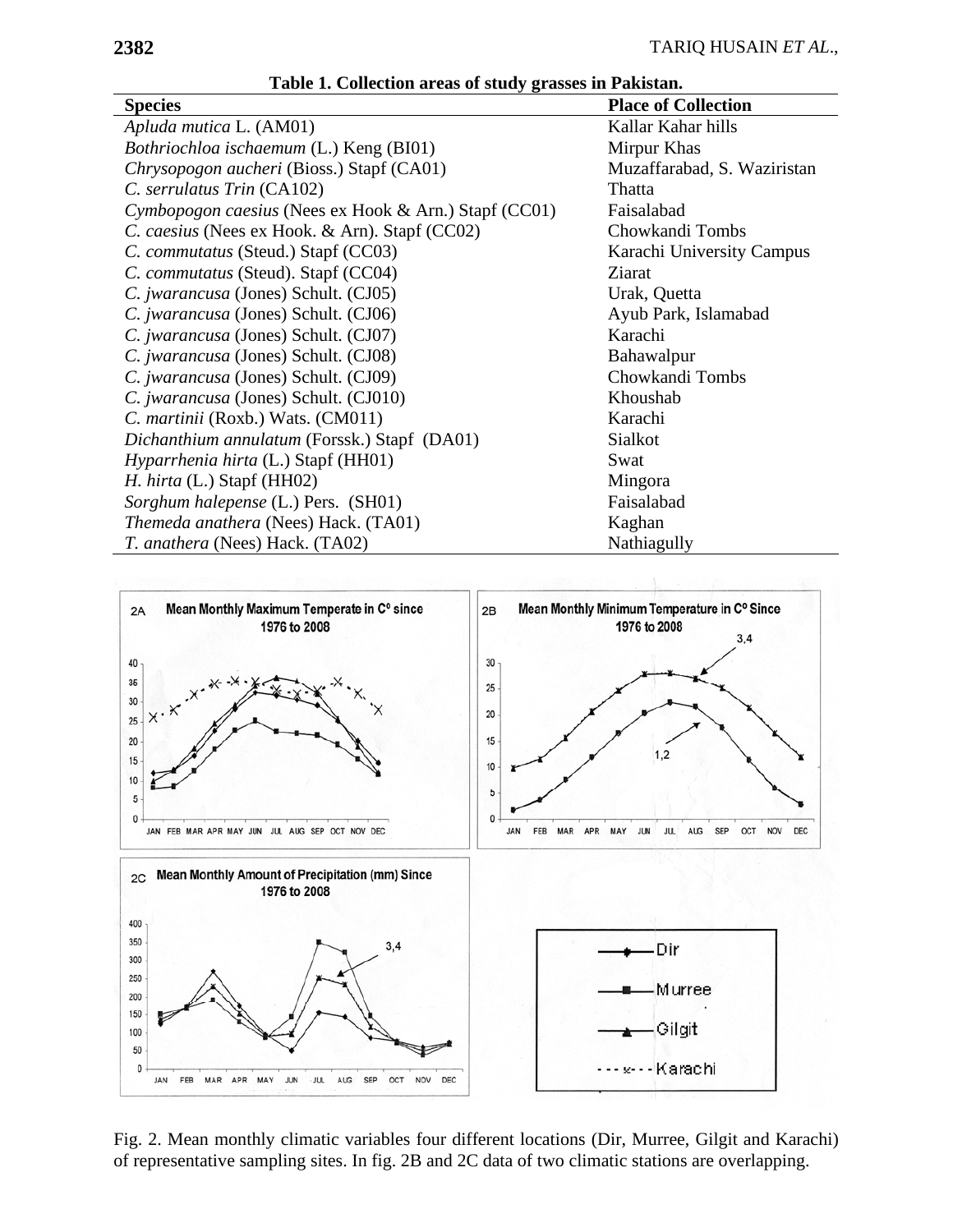**Distribution in Pakistan:** Punjab, Sindh, Baluchistan.

**3.** *Chrysopogon aucheri* **(Boiss.) Stapf:** Tufted glaucus perennial; culms up to 60 cm high. erect or ascending, slender. Leaf-blades up to 25 cm long. 2-4 mm wide, acute to acuminate, puberulous and with tubercle-based cilia on the rnargins especially near the base. Panicle ovate, 5-10 cm long. Sessile spikelet narrowly elliptic to narrowly oblong; lower glume 5-8 mm long, laterally compressed to a rounded keel, shortly ciliate at the tip; upper glume cliliate at the tip, with an awn 1.5-10 mm long; upper lemma minutely bidentate, with a shortly pubescent awn 25- 40 mm long. Pedicelled spikelets 4-7-10mm long, the lower glume bearings an awn 4-7 mm long; pedicels fulvously villous.

**Distribution in Pakistan:** South Waziristan & Azad Kashmir.

**4.** *Chrysopogon serrulatus* **Trin:** Perennial, culms 30 - 100 cm high, erect, robust. Leafblades mostly cauline, up to 30 cm long and 5 mm wide, but sometimes basal and much shorter, bluntly acute to acuminate, glabrous or sometimes with a few tubercle-based hairs. Panicle ovate, 3-12 cm long, with delicate capillary branches fulvously bearded at the tip. Sessile spikelet narrowly oblong; glume 4-7 mm long, laterally compressed to a rounded keel, hispidulous at the tip; upper glume glabrous or with a few white hairs on the keel, bearing an awn 6-10 mm long; upper lemma mainutely bidentate, with a glabrous or pubescent awn 2-3 (-3.5) cm lone. Pedicelled spikelets (3-) 4.5 -8 mm long, lower glume bearing an awn 3.5 - 6.5 mm long; pedicels fulvously villous.

**Distribution in Pakistan:** Sindh, Punjab, Baluchistan.

**5.** *Cymbopogon caesius* **(Nees ex Hook. & Arn.) Stapf:** Tufted perennial arising rhizome; culms 30-120 cm high, win1 straggling, leaf-blades linear. 5-30 cm long. 1.5-8 (-10) mm wide light green to glacous, broadest at the rounded base and tapering to a filiform tip. False- panicle narrowly oblong, 5-20 (-30)cm long, erect; spatheoles narrowly lanceolate. 1-2 cm long, becoming yellowish. Racemes 10-15 mm long. The lowermost internode and pedicel connate and swollen: internodes and pedicels densely ciliate along the margins, puberulous on the back. Sessile spikelet oblong elliptic. 3-4.5 mm long: lower glume flat in the upper half and with a deep V-shaped.

**Distribution in Pakistan:** Punjab, NWFP & Azad Kashmir.

**6.** *Cymbopogon jwarancusa* **(Jones) Schult.:** Perennial; culms erect or geniculately ascending, up to 150 cm high. Leaf blades up to 30 cm long and 5 mm wide, whitish, narrowed at the base, attenuate ora filiform, tip; basal sheaths glabrous, flat or coiled, ligule 0.5-4mm long. False panicle 15-40cm long, erect, spatheoles lanceolate to narrowly elliptic, becoming reddish. 1.5-2.5 cm long. Racemes 13-22 mm long, lowest pedicel not swollen: internodes and pedicels densely ciliate along the margins and on the back. Sessile spikelet laceolate. 4.55-5.5 mm long: lower glume shallowly concave on the back; upper lemma-deeply billed, with an awn 7-10 mm long.

**Distribution in Pakistan:** Sindh, Punjab, Baluchistan, NWFP Gilgit & Azad Kashmir.

**7.** *Cymbopogon martinii* **(Roxb.) Wats.:** Tufted perennial arising rootstoek; culms up to 3 m high, the lower nodes otter, swollen. Leaf-blades linear lanceolate or lanceolate, up to 50 cm long. 10-30 mm wide, glaucus or pruinose below, usually dark green above,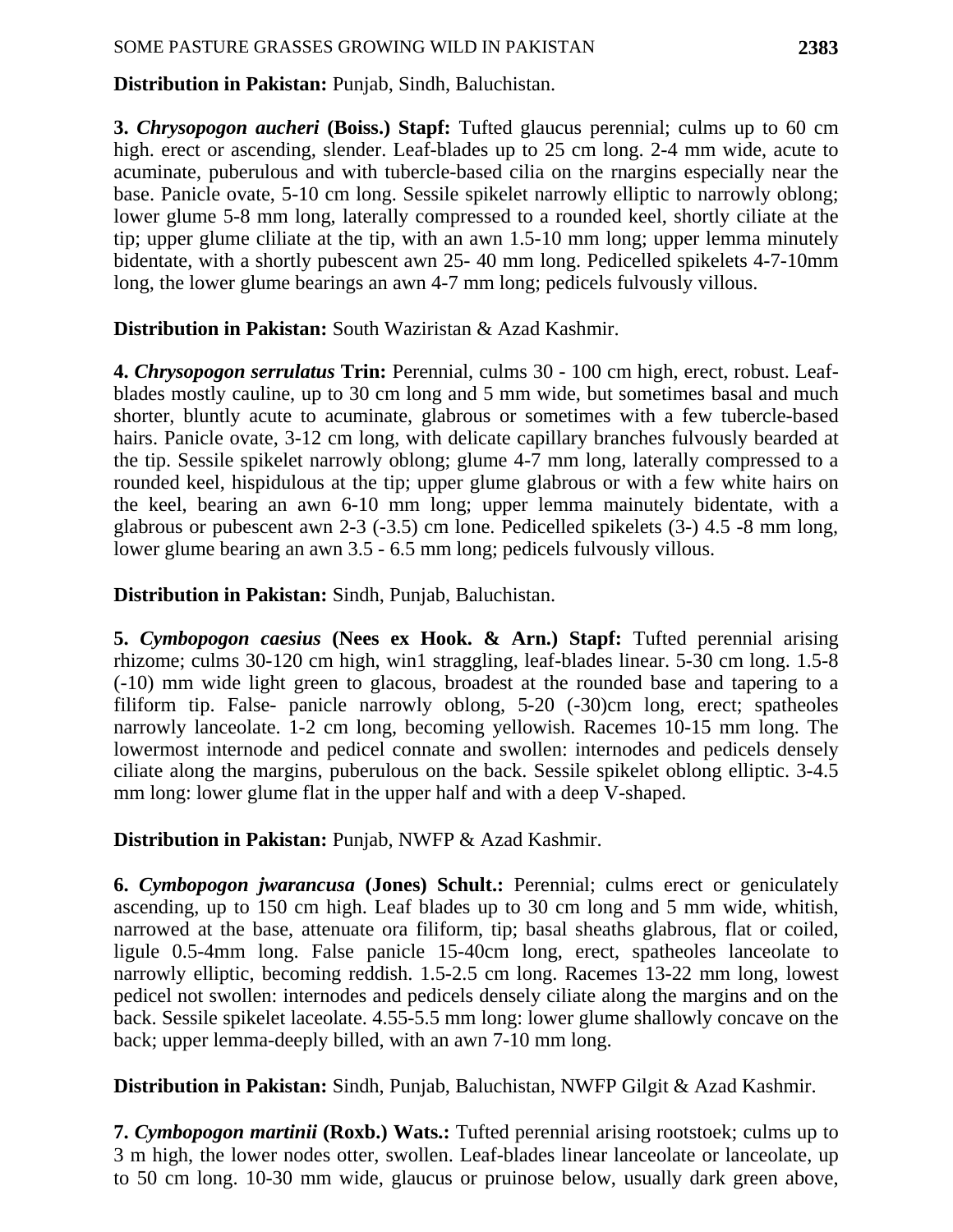cordate at the base and often amplexicaul. tapering to a filiform tip. False panicle lineroblong, up to 30 cm long, erect: spatheoles narrowly elliptic to narrowly lanceolate. 2-4 cm long: green, becoming orange or reddish at maturity. Racemes 15-20 mm long, the lowermost pedicel swollen and barrel shaped; internodes 7 and pedicel densely ciliate along the margins, sparsely pilose on the back. Sessile spike let elliptic oblong or oblong. 4-4.5 mm long; lower glume flat on the back in the upper half and with a deep V-shaped groove in the lower, the keels winged above; upper lemma deeply bifid, with an awn 12- 18 mm long.

**Distribution in Pakistan:** Sindh, Punjab, Baluchistan, NWFP & Azad Kashmir.

**8.** *Cymbopogon commutatus* (Steud.) Stapf: Perennial: culms erect or  $\pm$  geniculately ascending, 15-150 chi high. Leaf blades flat, 10-50 cm long. 1- 4 mm wide, dull green to reddish, narrowed at the base, attenuate to a filiform tip; basal sheaths persistent, thinly to densely pubescent, sometimes almost glabrous. False panicle 5-35cm long, erect: spatheoles narrowly lanceolate to narrowly elliptic, 2-2.6 (-4.3) cm long. Racemes 15-40 mm long, lowermost pedicel swollen and barrel shaped, free from the adjacent pedicel which is also sometimes swollen; inter modes and pedicels densely ciliate along the margin glabrous to minutely puberulous on the back. Sessile spikelet narrowly lanceolate, 4-7 mm long; lower glume flattish to deeply concave on the back; upper lemma deeply bifid, with an awn 10-20 mm long.

**Distribution in Pakistan:** Sindh,Punjab, Baluchistan, NWFP & Gilgit.

**9.** *Dichanthium annulatum* **(Forssk.) Stapf:** Perennial; culms 25-100 cm high, geniculately ascending. Leaf-blades 3-30 cm long. 2-7 mm wide. Inflorescence composed of (1-) 2-15 subdigitate shortly peduncled racemes, the peduncles glabrous; racemes 3- 7cm long, the spikelets subimpricate with 0-6 smaller homogamous pairs at the base: internodes and pedicels solid. Sessile spike let narrowly oblong. 2-6mm long: lower glume firmly cartilaginous, slightly concave, pubesent to villous below the middle with long bulbous based hairs on the margins above, obtuse to subacute; awn 8-25 mm long.

**Distribution in Pakistan:** Sindh, Punjab, Baluchistan, NWFP & Azad Kashmir.

**10.** *Hyparrhenia hirta* (L.) Stapf: Caespitose perennial arising from short underground rhizomes, the basal leaf-sheaths glabrous or very rarely obscurely puberulous: flowering culms wiry typically 30-60 cm high standing over a dense leafy tussock 10-20 cm high. Leaf-blades narrowly linear to conduplicate and filiform, 2-15 (-30) cm long, 1-2 (-4) mm wide, flexuous, glaucous, harshly scaberulous. False panicle typically scanty, up to 30 cm long, bearing 2 -10 raceme-pairs or sometimes more; spatheoles hnear-laceolate. 3-8 cm long: at length reddish, the peduncles about as long. Racemes 2-4 cm long 8-13 (- 16) awned per pair, white villous, never deflexed; raceme-bases unequal, the upper 2.5-5 mm long, filiform, glabrous or more often pubescent to hirsute. Homogamous pairs 1 at the base of the lower or both racemes. Sessile spikelet 4-6.5 mm long, white villous (occasionally the hairs rather sparse); callus 0.5-1.5 mm long, subacute to acute; awn 10- 35 mm long, puberulous. Pedicelled spike let white villous. muticous.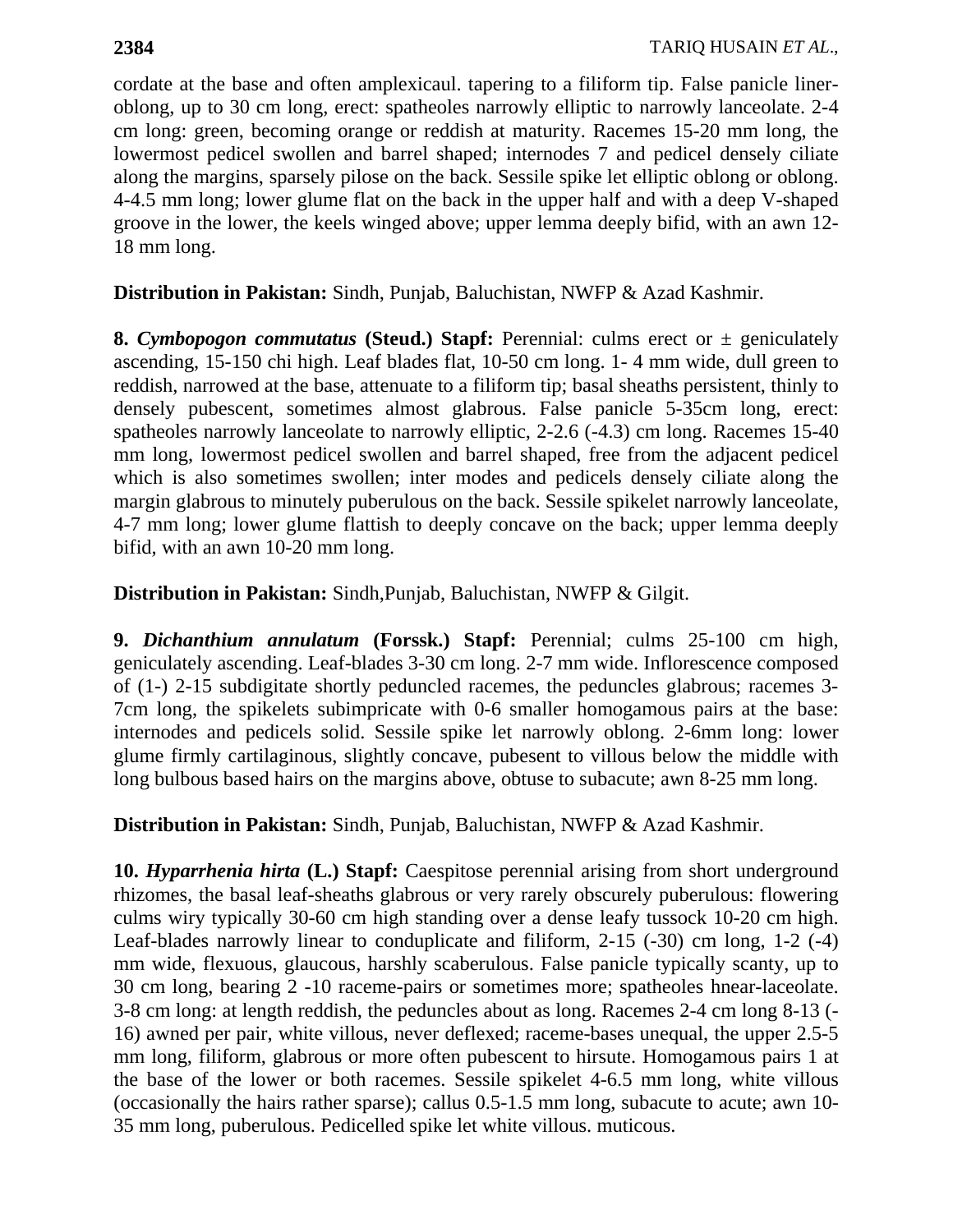## **Distribution in Pakistan:** NWFP & Gilgit.

**11.** *Sorghum halepense* **(L.) Pers.:** Rhizomatous perennial; culms simple or branched, 0.5-3m high or more, slender to rather stout. Leaf-blades 20-90 cm long, 0.5-4 cm wide. Panicle loose when in flower, sometimes somewhat contracted after flowering, laceolate to pyramidal, mostly 10-55 cm long. 3-25 cm wide, primary branches compound, bare at the base, ultimately bearing racemes of 1-5 spikelet pairs. Sessile spikelet elliptic to subelliptic, 4.5-5 (5.5) mm long, at first  $=$  hairy and cream to buff-yellow or tawny, at the length often tawny, mahogany red. purplish to blackish brown or black and sometimes almost glabrous; lower glume keeled above, the wings of the keels widening upwards to end in minute teeth, forming with the short apex a distinctly 3-toothed tip; upper lemma acute and minutely mucronate or 2-lobed with an awn 10-16 mm long pedicelled spikelet at length deciduous, often purplish, male, 4.5-6.5 mm long.

# **Distribution in Pakistan:** Sindh, Punjab, Baluchistan, NWFP, Gilgit, Azad Kashmir.

**12.** *Themeda anathera* **(Nees) Hack:** Densely tufted perennial with creeping rhizome; culms 30-120 cm high, exact geniculately ascending. Leaf-Blades flate, up to 30 cm long and 4 mm wide, panicle 20-30 cm long, compound, loose, the racemes solitary or paired; spatheole 1.5-2 cm long, usually tinged with grey, red or purple, glabrous, raceme containing 2-4 fertile spikelets. Homogenous pairs separated by a short intern ode 0.3-1 mm long: lower glume laceolate, 5-8 mm long, glabrous to sparsely or densely tuberculate-ciliate. Sessile spikelct 5-7 mm long, dorsally compressed, with a blunt bearded callus. 1 mm long; lower glume puberulous or subglabrous to tuberculate ciliate especially on the keels: upper lemma leceolate, hyaline, awnless. Pedicelled spikelet 6-8 mm long includes the callus, puberulous to tuberculate-ciliate on the keels.

**Distribution in Pakistan:** Sindh, Punjab, Balochistan. NWFP, Gilgit. Azad Kashmir.

# **Result and Discussion**

These species belong to the tribe Andropogoneae of the family Poaceae. In this tribe some species are exodus and originally reported from India. Afghanistan. Egypt, Nepal. Syria. Mauritania. Italy and South Europe. Genera like *Cymbopogon, Chrysopogon* and *Bothriochloa* grow in dry areas, and *Dichanthium, Sorghum* in moist climate while *Hyparrhenia* and *Themeda* prefer cool climatic regions. In nursery at Karachi in monoclimatic conditions most species showing normal growth and development, though more vigorous growth (Mirza, 2002) is in rainy season. *Hyparrhenia* and *Themeda*  exhibit some variation from original places (slow growth etc.).

*Apluda, Bothriochloa*, *Dichanthium, Cymbopogon caesius, C. jwarancusa* and *C. commutatus*, propagate through runners. From mother plants lower axillary buds grow into branches become prostrate and spread on the surface of soil in all directions. From the nodes adventitious roots arise and penetrate into the soil. From upper side branches clones arise and after some time become independent. Generally most species required 25 to 30 days for the completion of young clones, shoots.

In *Cymbopogon martinii* the propagation occurs through rootstoek in *Hyparrhenia, Themeda* and *Sorghum* by small rhizomes. The rhizome stored food is irregular in shape and covered with brown skin scale leaves having nodes, axillary and apical bud size 1-2